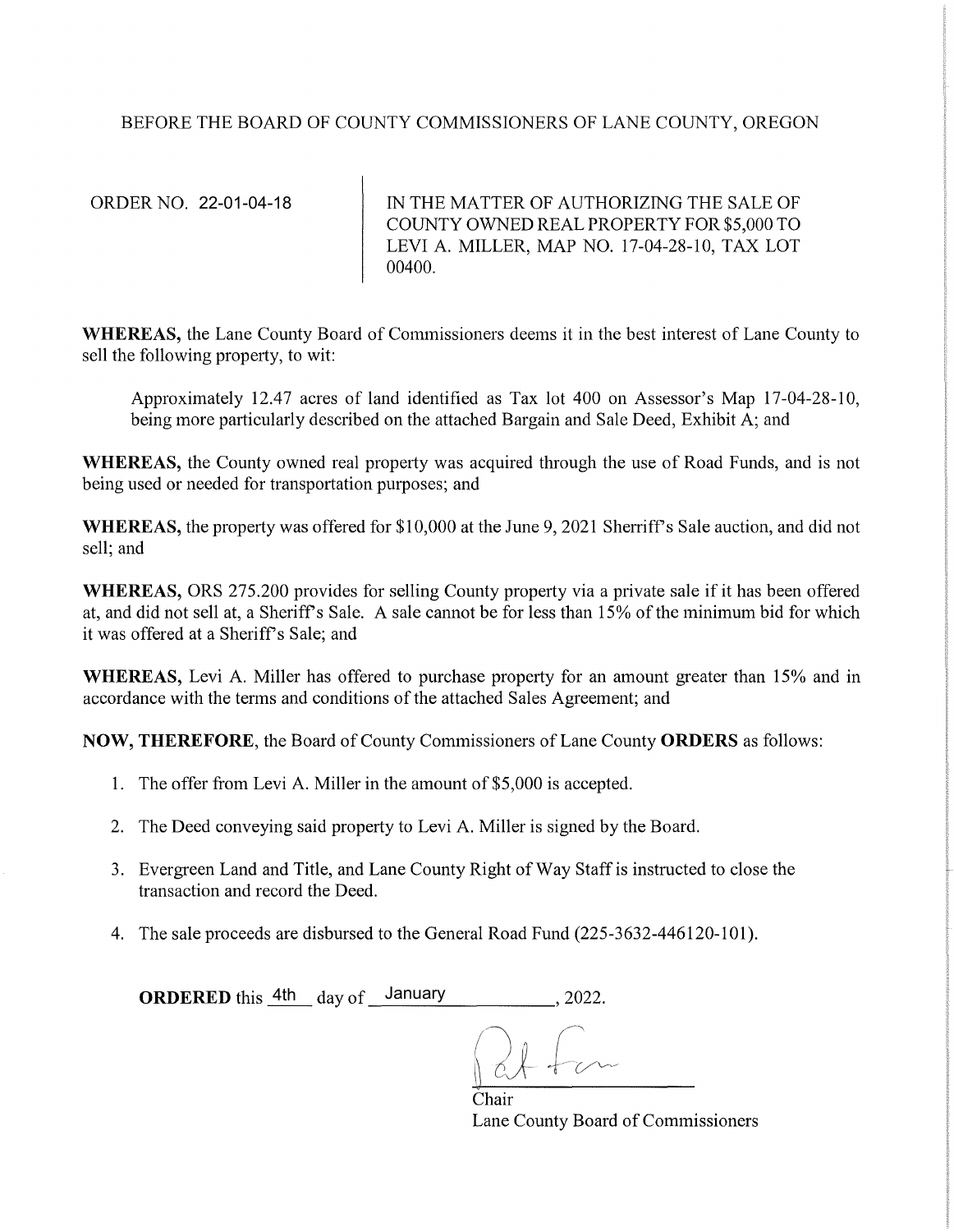#### EXHIBIT B

#### PURCHASE SURPLUS LANE COUNTY OWNED REAL PROPERTY

|  |  | Name of Offeror (print): |  |
|--|--|--------------------------|--|
|--|--|--------------------------|--|

Levi A. Miller (As wanted to appear on Deed)

Address of Offeror: 509 N. Curry Rd.

Roseburg, OR 97471

(For tax statement purposes)

Offer to purchase Lane County owned real property described as follews, to wil:

#### Assessor's Map and Tax Lot No's # 17-04-28-10-00400 (N Danebo and Roosevelt Blvd.) Amount of Offer & Closing Costs

| <b>Amount of Offer:</b>                      | 55.000.00   |
|----------------------------------------------|-------------|
| Deposit:                                     |             |
| (offeror will submit deposit to              |             |
| Evergreen Land and Title)                    | (51,000.00) |
| Remaining Amount of Offer                    | \$4,000.00  |
| <b>Estimated Closing Costs:</b>              |             |
| Title Insurance was offered by County        |             |
| (efferer waived)                             | \$0.00      |
| Total Escrow and, Recording Fees (\$602)     |             |
| (to be paid by offeror and Lane County)<br>, | \$301.00    |
|                                              |             |

Fin<il aal<inr;e Pue UJ)l;lfl A~~ept~l)r;e \$4,301.0Q

NOTE: Lane County reserves the right to accept or reject any and all offers.

The undersigned has offered and agrees to the terms set forth in the "Terms of Sale" (attached hereto), which are incorporated herein by reference and made a part hereof and agrees to pay Lane County the sum indicated above as the "Amount of Offer."

In the event the offeror fails to pay the balance due in the time specified, all rights of the offeror in said real property shall cease and all right, title, and interest in said real property shall continue to remain vested in Lane County, free of any claims or equity in the undersigned offeror or those claiming through himlher.

I hereby agree to purchase the above property and to pay the price of \$ 5,000.00 **and the price of \$** 5.000.00 **as** specified above. Closing costs to be paid by Levi A. Miller (Offeror), and Lane County.

 $M_{\text{max}}$  Levi A. Miller

509 N. Curry Rd. Address of Offeror 09/24/202i Print Name of Offeror

( 541 ) 3 78- 1199

Phone:

levimiller25@icloud.com Email

Date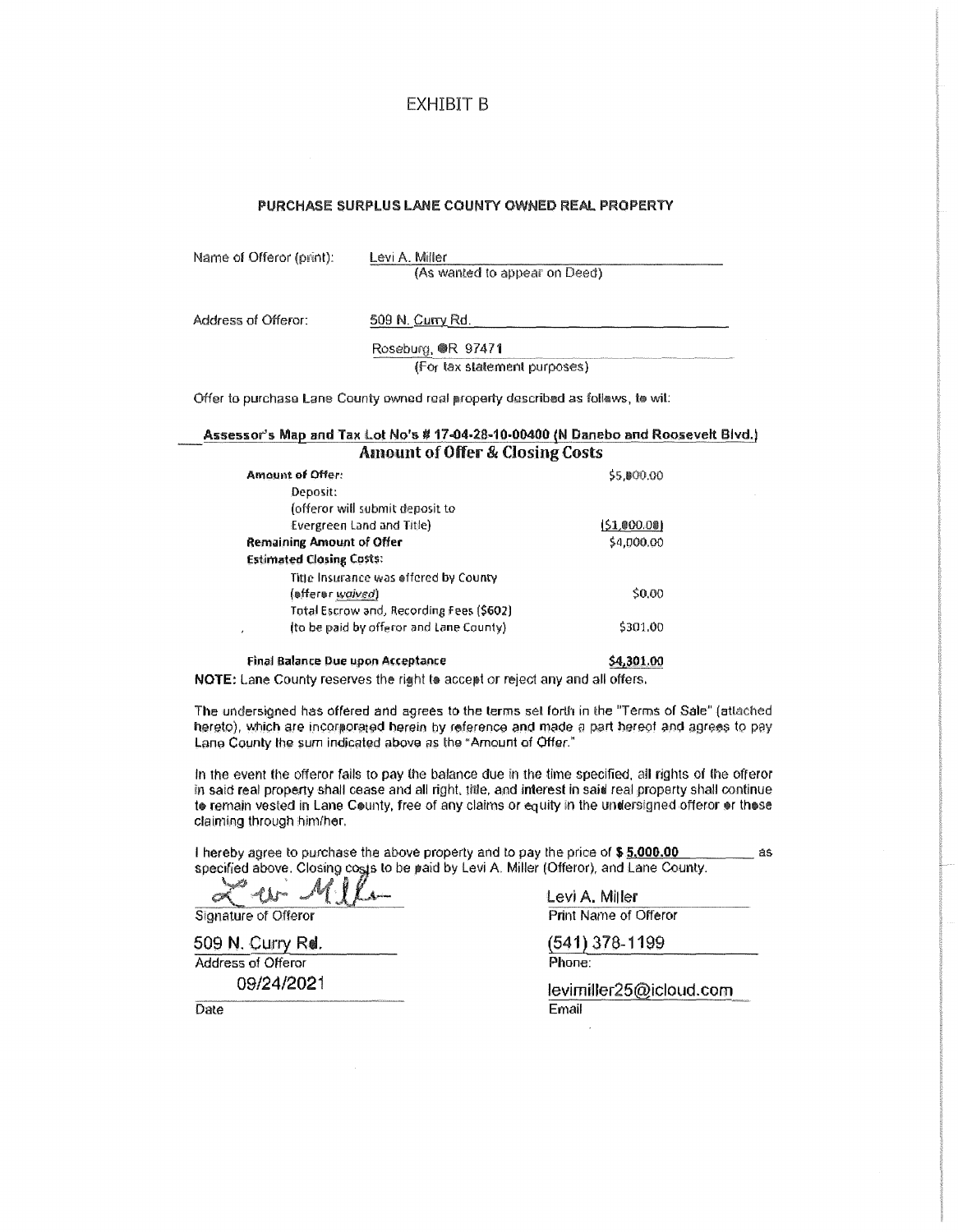#### TERMS OF SALE

This offer must get the approval and acceptance from the Lane County Board of Commissioner's. Only the Lane County Board of Commissioner can legally accept offers on behalf of Lane County. Until such approval and acceptance is received, Lane County reserves the right to consider any and all offers received for any particular property.

Title insurance was provided which the offerer waived. All escrow and recording fees will be paid by the offeror. The transaction will be closed at Evergreen Land and Title.

All payments must be made in CASH, BUSINESS CHECK, OR CERTIFIED CHECK. payable to " Lane County".

In the event the offerer fails to pay the balance due within 45 days of Notice of Commissioner's Board Approval, all rights of the offerer in said real property shall cease and all right, title, and interest in said real property shall continue to remain vested in Lane County, free of any claim or equity in the undersigned offerer or those claiming through him/her, and Lane County shall retain the deposit as liquidated damages for failure of offerer to complete purchase.

This property is sold on an "as is, where is, with all faults" basis. Lane County shall convey only such right, title and interest in said real property as is now vested in Lane County. Conveyance will be made by Bargain and Sale Deed. No warranty or guarantee, expressed or implied, is made regarding condition of title (encumbrances, liens, easements, etc.), ability to use a property for any particular purpose pursuant to Oregon land use law, existence of legal access, location of property boundaries or any other matter concerning a property. Title insurance will be provided, including a preliminary title report. It is the responsibility of the Offerer to thoroughly investigate the property prior to purchasing it from Lane County.

THE PROPERTY DESCRIBED IN THIS INSTRUMENT MAY NOT BE WITHIN A FIRE PROTECTION DISTRICT PROTECTING STRUCTURES. THE PROPERTY IS SUBJECT TO LAND USE LAWS AND REGULATIONS THAT, IN FARM OR FOREST ZONES, MAY NOT AUTHORIZE CONSTRUCTION OR SITING OF A RESIDENCE AND THAT LIMIT LAWSUITS AGAINST FARMING OR FOREST PRACTICES, AS DEFINED IN ORS 30.930, IN ALL ZONES. BEFORE SIGNING OR ACCEPTING THIS INSTRUMENT, THE PERSON TRANSFERRING FEE TITLE SHOULD INQUIRE ABOUT THE PERSON'S RIGHTS, IF ANY, UNDER ORS 195.300, 195.301 AND 195.305 TO 195.336 AND SECTIONS 5 TO 11, CHAPTER 424, OREGON LAWS 2007, SECTIONS 2 TO 9 AND 17, CHAPTER 855, OREGON LAWS 2009, AND SECTIONS 2 TO 7, CHAPTER 8, OREGON LAWS 2010. BEFORE SIGNING OR ACCEPTING THIS INSTRUMENT, THE PERSON ACQUIRING FEE TITLE TO THE PROPERTY SHOULD CHECK WITH THE APPROPRIATE CITY OR COUNTY PLANNING DEPARTMENT TO VERIFY THAT THE UNIT OF LAND BEING TRANSFERRED IS A LAWFULLY ESTABLISHED LOT OR PARCEL, AS DEFINED IN ORS 92.010 OR 215.010, TO VERIFY THE APPROVED USES OF THE LOT OR PARCEL, TO VERIFY THE EXISTENCE OF FIRE PROTECTION FOR STRUCTURES AND TO INQUIRE ABOUT THE RIGHTS OF NEIGHBORING PROPERTY OWNERS, IF ANY, UNDER ORS 195.300, 195.301 AND 195.305 TO 195.336 AND SECTIONS 5 TO 11, CHAPTER 424, OREGON LAWS 2007, SECTIONS 2 TO 9 AND 17, CHAPTER 855, OREGON LAWS 2009, AND SECTIONS 2 TO 7, CHAPTER 8, OREGON LAWS 2010. THE PROPERTY DESCRIBED IN THIS INSTRUMENT IS SUBJECT TO SPECIAL ASSESSMENT UNDER ORS 358.505.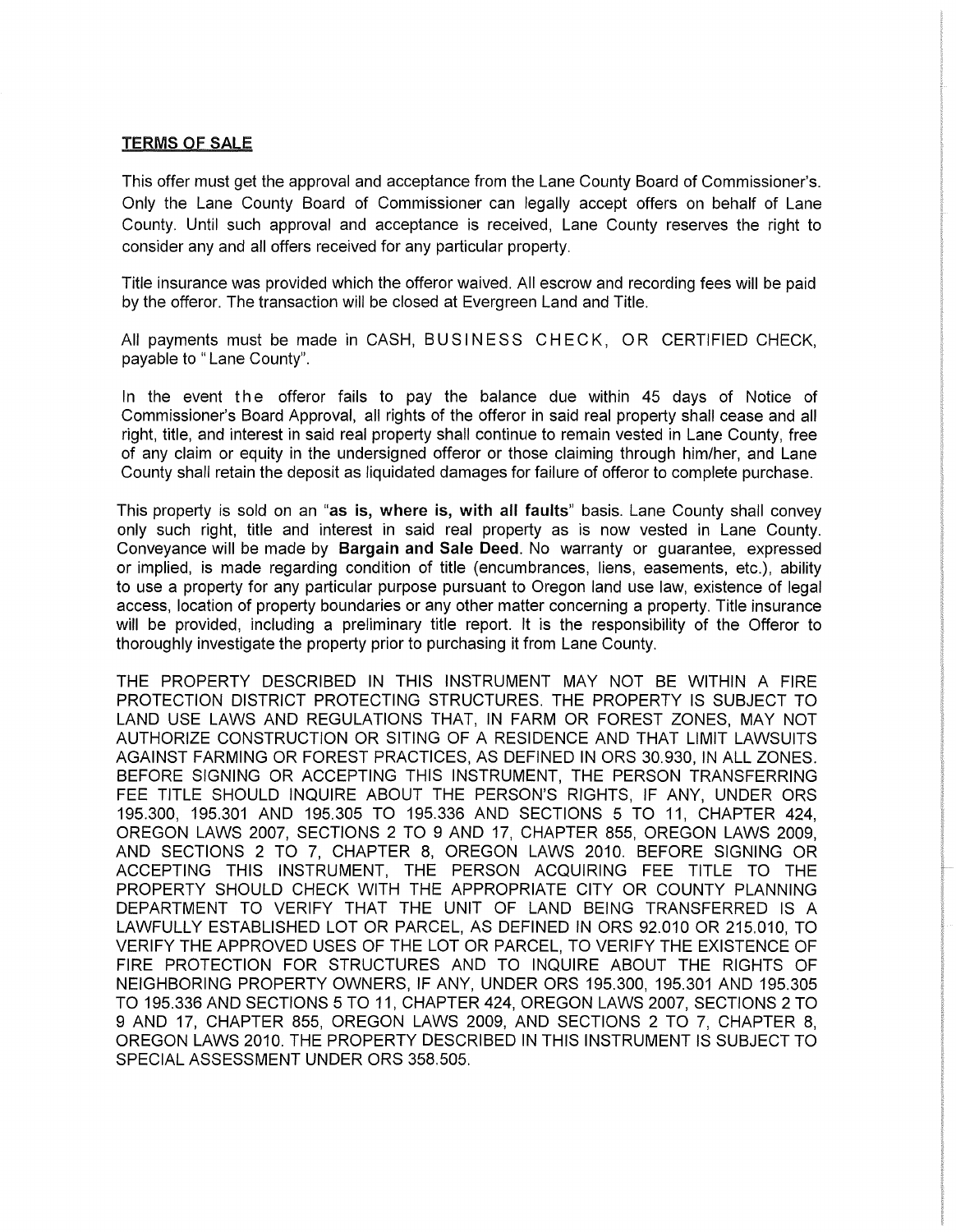# **EXHIBIT C**

# Map and Tax Lot: 17-04-28-10-00400

(Lane County Trans Map, GIS)

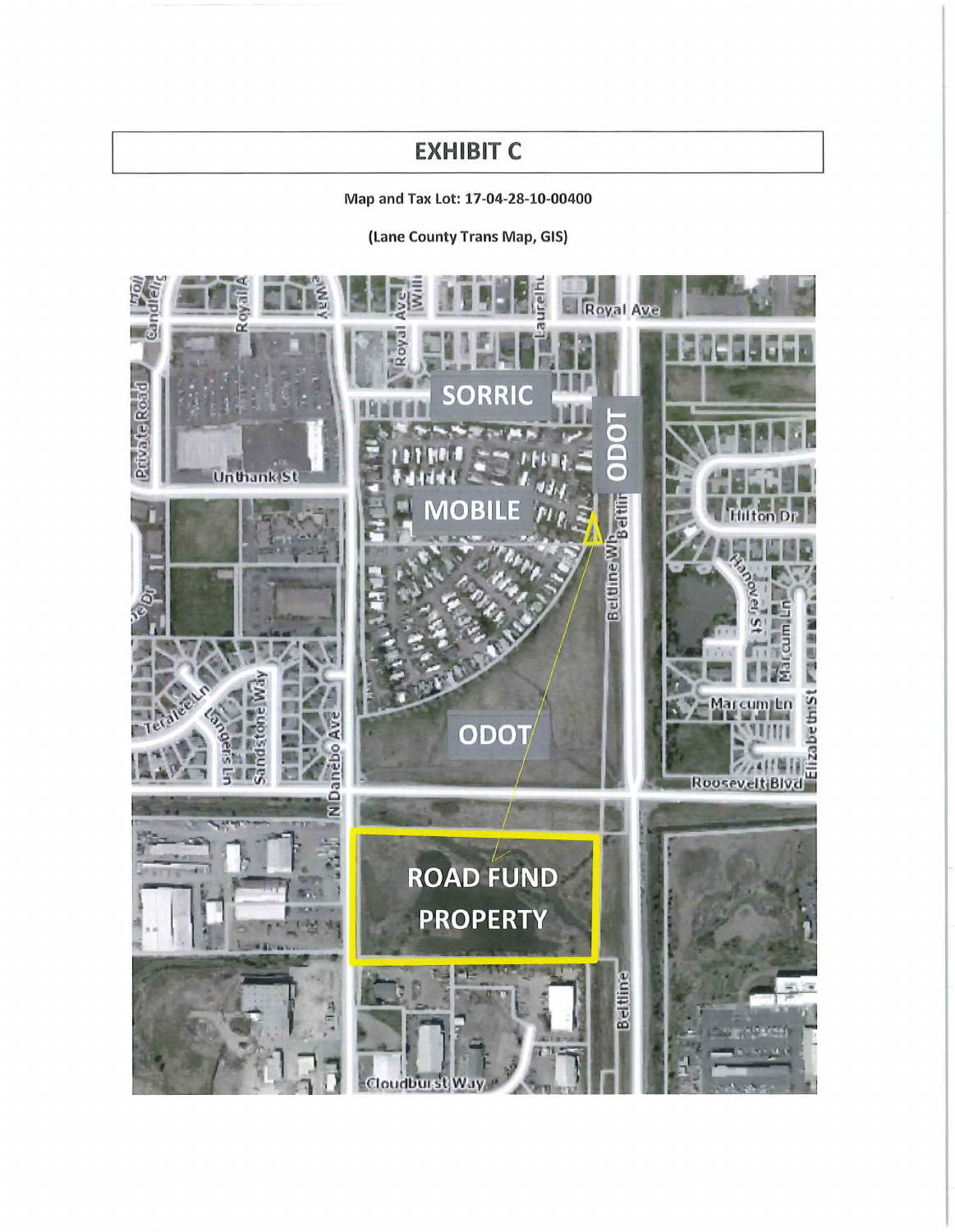After Recording Return to, and Levi A. Miller 509 N. Curry Road Roseburg, OR 97471

Send Tax Statements to: Levi A. Miller 509 N. Curry Road Roseburg, OR 97471

RECORDING INFORMATION

DO NOT WRITE IN THIS SPACE

## BARGAIN AND SALE DEED

LANE COUNTY, a political subdivision of the State of Oregon, pursuant to Order Number of the Board of County Commissioners of Lane County, hereinafter called GRANTOR, for the true and actual consideration of five THOUSAND DOLLARS and no/100 dollars, **(\$5,000)** and other consideration, conveys to **Levi A. Miller,** hereafter called GRANTEE, all that real property situated in Lane County, State of Oregon, described as follows: 22-01-04-18

### See Attachment "A"

Subject to all rights of way, easements, covenants, restriction, and encumbrances ofrecord

BEFORE SIGNING OR ACCEPTING THIS INSTRUMENT, THE PERSON TRANSFERRING FEE TITLE SHOULD INQUIRE ABOUT THE PERSON'S RIGHTS, IF ANY, UNDER ORS 195.300, 195.301 AND 195.305 TO 195.336 AND SECTIONS 5 TO 11, CHAPTER 424, OREGON LAWS 2007, SECTIONS 2 TO 9 AND 17, CHAPTER 855, OREGON LAWS 2009, AND SECTIONS 2 TO 7, CHAPTER 8, OREGON LAWS 2010. THIS INSTRUMENT DOES NOT ALLOW USE OF THE PROPERTY DESCRIBED IN THIS INSTRUMENT IN VIOLATION OF APPLICABLE LAND USE LAWS AND REGULATIONS. BEFORE SIGNING OR ACCEPTING THIS INSTRUMENT, THE PERSON ACQUIRING FEE TITLE TO THE PROPERTY SHOULD CHECK WITH THE APPROPRIATE CITY OR COUNTY PLANNING DEPARTMENT TO VERIFY THAT THE UNIT OF LAND BEING TRANSFERRED IS A LAWFULLY ESTABLISHED LOT OR PARCEL, AS DEFINED IN ORS 92.010 OR 215.010, TO VERIFY THE APPROVED USES OF THE LOT OR PARCEL, TO DETERMINE ANY LIMITS ON LAWSUITS AGAINST FARMING OR FOREST PRACTICES, AS DEFINED IN ORS 30.930, AND TO INQUIRE ABOUT THE RIGHTS OF NEIGHBORING PROPERTY OWNERS, IF ANY, UNDER ORS 195.300, 195.301AND195.305 TO 195.336 AND SECTIONS 5 TO 11, CHAPTER 424, OREGON LAWS 2007, SECTIONS 2 TO 9 AND 17, CHAPTER 855, OREGON LAWS 2009, AND SECTIONS 2 TO 7, CHAPTER 8, OREGON LAWS 2010.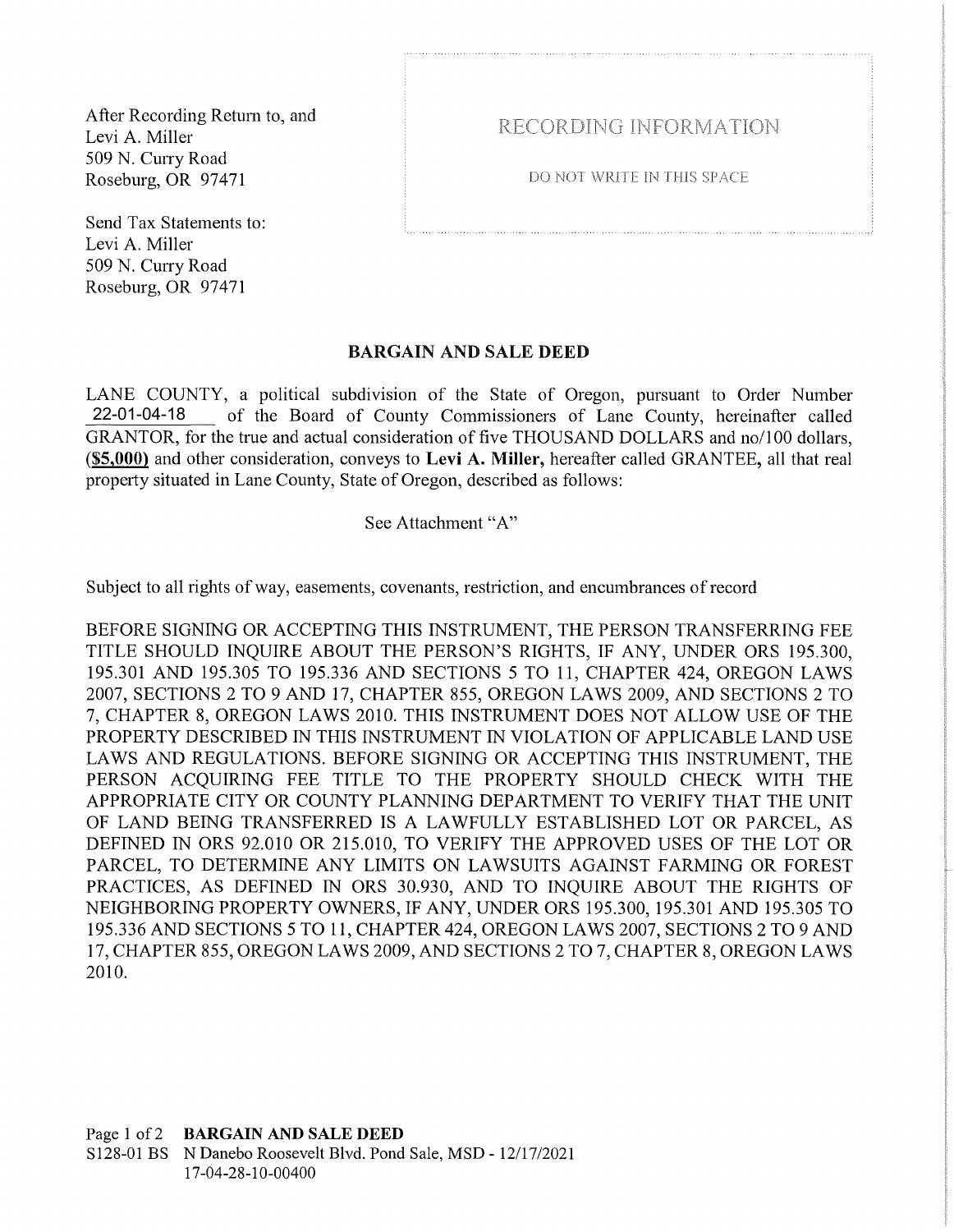|                                    | IN WITNESS WHEREOF, the undersigned have executed this instrument this 4th<br>day |
|------------------------------------|-----------------------------------------------------------------------------------|
| of January                         | , 2022.                                                                           |
|                                    |                                                                                   |
| Chair                              |                                                                                   |
| Lane County Board of Commissioners |                                                                                   |
|                                    |                                                                                   |
| STATE OF OREGON )                  |                                                                                   |
|                                    | SS.                                                                               |
| County of Lane                     |                                                                                   |
| On January 4                       | , 2022, personally appeared                                                       |
|                                    | Pat Farr, Chair, Lane County Board of Commissioners                               |
|                                    |                                                                                   |

who, duly being sworn, did say that he is member of the Board of Commissioners of Lane County, Oregon and that said instrument was signed and sealed in behalf of Lane County by authority of its Board of Commissioners; and they acknowledged said instrument to be its voluntary act and deed. Before me:

Notary Public for Oregon

My Commission Expires: \_\_\_\_\_\_\_ \_